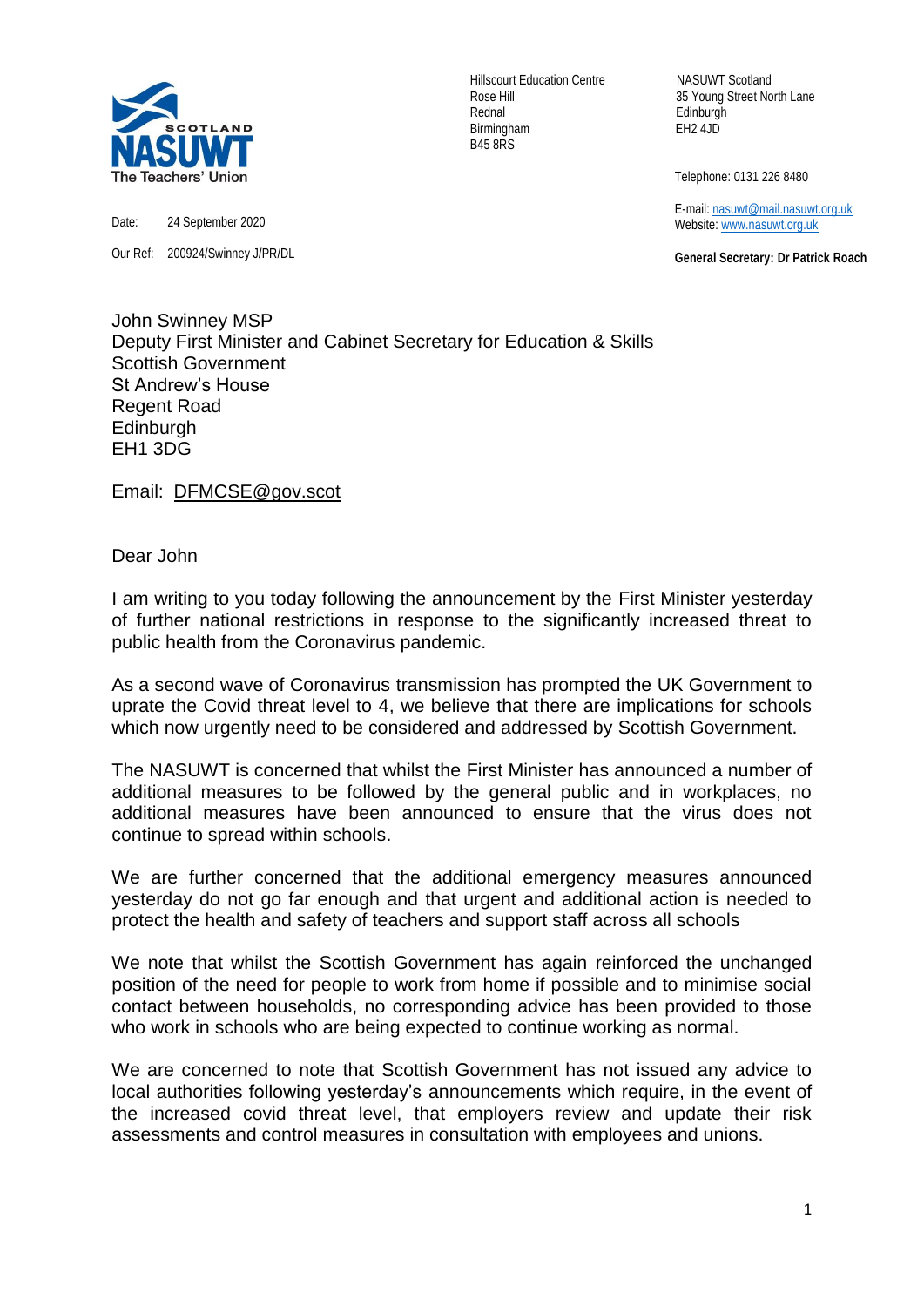You will know from our previous correspondence that there are significant numbers of teachers who are pregnant, or who are clinically extremely vulnerable, or who have underlying conditions or who are from higher risk groups (e.g. BAME teachers) who are working in schools and who are already extremely concerned and anxious about their safety at work. Their concerns have been heightened as a result of the increased incidence of Coronavirus transmission, together with the lack of social distancing within schools and the absence of PPE within classrooms. These risks continue to present serious concerns for our members. We, therefore, ask you to confirm what additional measures you intend to implement to minimise the risk of the Coronavirus being transmitted to these groups within the workforce.

The NASUWT continues to monitor carefully the situation regarding the implementation of your policy on the reopening of schools in relation to the health, safety and wellbeing of our members.

With rising numbers of confirmed Covid-19 cases in the wider community, our members are deeply concerned that, in the absence of effective control measures, there is increased risk of Covid-19 transmission within schools. We further note with concern that Scottish Government has not yet been able to provide any evidence on the effectiveness of the risk control measures recommended in your guidance to schools. Furthermore, you will be aware of the increasing number of schools where pupils and staff have tested positive for Covid-19 or are required to self-isolate. Our members are reporting:

- (i) the depletion of staffing numbers in schools whether through illness or having to self-isolate which is resulting in serious operational difficulties for schools in maintaining safe working practices at all times;
- (ii) the heightened risks to health for vulnerable teachers (including teachers who are otherwise categorised as clinically extremely vulnerable, pregnant teachers, older teachers, disabled teachers and teachers from particular BAME backgrounds) following your guidance on those who may return to work in schools;
- (iii) the lack of social distancing within schools, the absence of PPE and other effective non pharmaceutical interventions;
- (iv) The variance in interpretation of the guidance to be followed when a suspected Covid case is identified in a class/school setting.
- (v) how you will have regard for the practical and logistical challenges within schools to meet the Government's demands for covid-safe working practice;
- (vi) the need for further guidance and measures to be taken by government to ensure that schools adopt and maintain covid-safe working practices;
- (vii) the need for government to implement appropriate measures to ensure compliance across all schools.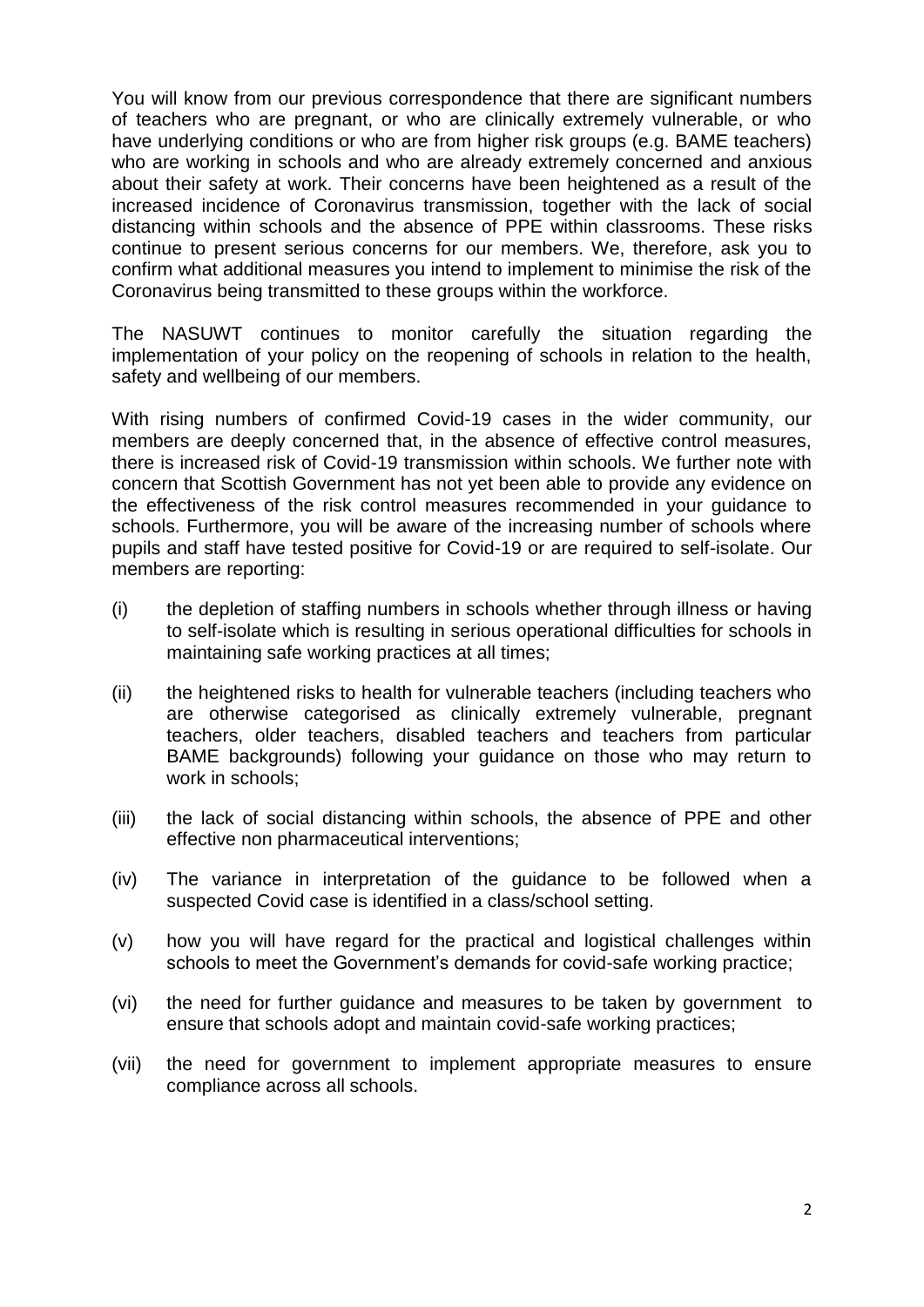I also request clarification from you as to:

- a) the data on which the Government is relying with regard to virus transmission and the number of confirmed Covid-19 cases involving pupils and staff in schools since 10 August;
- b) the position in respect of teachers who are unable to access childcare due to local lockdown restrictions and/or where a child or young person is required to self-isolate;
- c) the support and assistance the Scottish Government intends to provide to supply teachers who are unable to obtain work as a consequence of how schools are deploying additional staff and applying your Guidance on covidsafe working practice.

The NASUWT has been consulting with its members since the start of the Autumn term. The evidence from our preliminary polling raises further concerns about the urgent need for stronger protections to be introduced to ensure the Covid-secure working practices that the Government has promised.

According to our most recent survey data, we note with concern that measures recommended by government to mitigate the spread of COVID-19 were not in place consistently across schools three weeks following full reopening.

In accordance with the First Minister's commitments on behalf of the Government, our members have the right to the same considerations and protections in their workplaces that are being applied to other groups of workers. The NASUWT's expectation is that government will have conducted appropriate checks on the compliance by schools with your guidance and that you will have made provision for suitable on-going monitoring and compliance arrangements. We would welcome confirmation from you as to the nature of the arrangements you have put in place and the evidence base on which you now rely.

We also seek confirmation from you that you have obtained assurances that the implementation by schools of your decisions on the reopening of schools are not in breach of schools' legal obligations relating to health and safety, employment or equalities.

For the avoidance of doubt, the NASUWT is and remains committed to ensuring that schools remain open safely as the country continues to deal with the challenges and consequences presented by the Coronavirus pandemic. However, it is incumbent on us to emphasise the serious issues that are arising as a result of the following:

- the Government's decision to reopen schools in the manner adopted since 10 August 2020, and your failure to take proper regard of the practical and logistical challenges within schools to meet the Government's demands for covid-safe working practice;
- the failure of your Government to implement appropriate measures to ensure compliance across all schools.